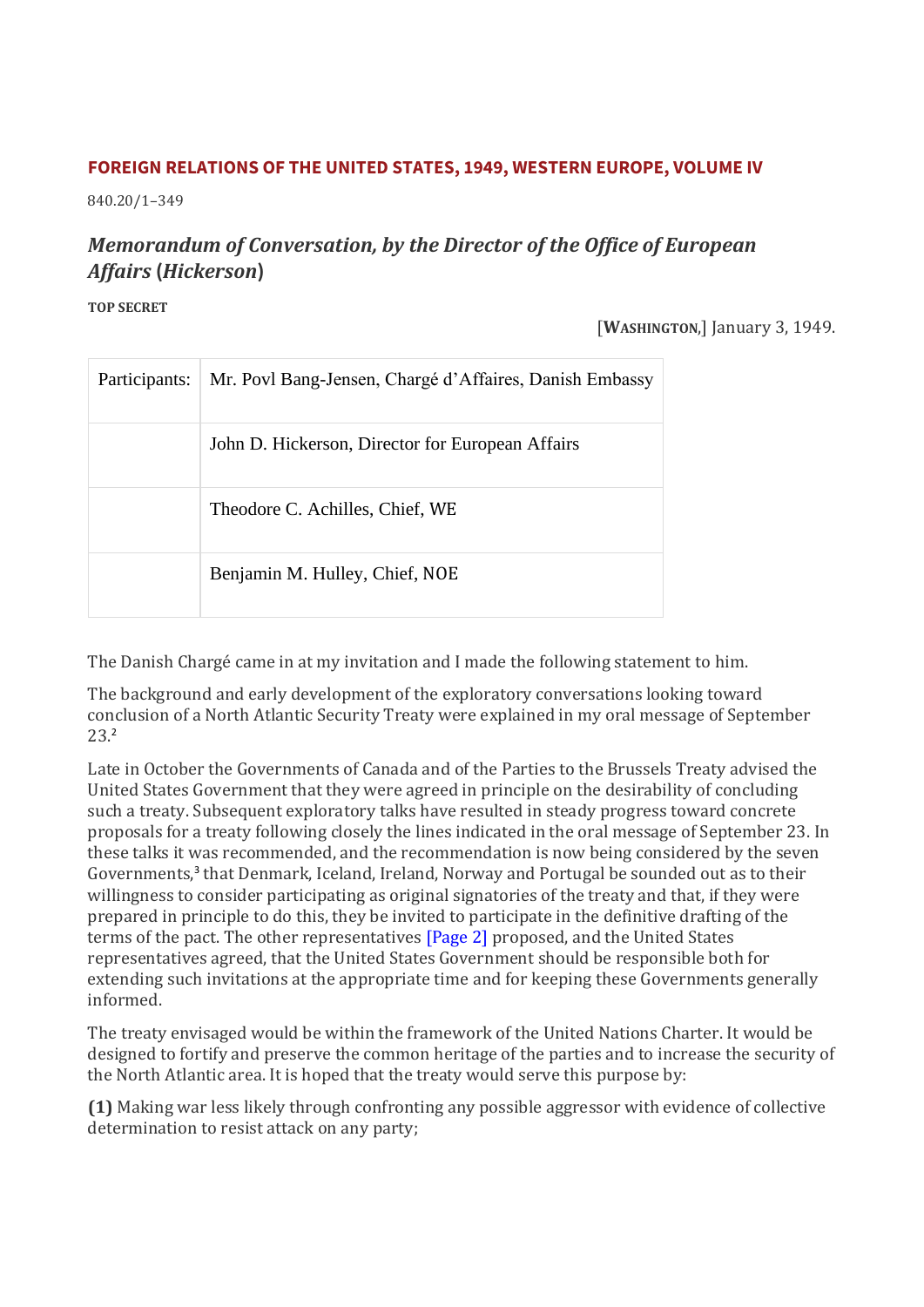**(2)** Providing for continuous and effective self-help and mutual aid in order better to assure the security of the area;

**(3)** Providing for consultation on the request of any party in the event of a threat to or breach of the peace;

**(4)** Providing that, in the event of an armed attack on any party within the area, all the parties would take such action as might be necessary to restore and assure the security of the area; and **(5)** Providing for consultative machinery, both political and military, and in which each party would be represented, to facilitate its implementation.

There would thus be a definite obligation to contribute toward the collective defense of the area both before and after an armed attack had occurred by the provision of assistance in keeping with the resources and geographic location of each party. This would not necessarily involve in every case a declaration of war in the event of an armed attack on another party to the treaty and, indeed, the treaty would not provide that any country automatically declare war in such a contingency. In democratic countries declaration of war is, of course, a parliamentary prerogative. Moreover, in some cases it might be more advantageous to the security of the area as a whole if certain countries did not become involved in war unless directly attacked.

It is hoped that the definitive drafting of the treaty can be undertaken soon enough to permit its final conclusion early in February. We should be glad to receive orally and informally any views which the Danish Government may wish to express concerning the form and timing of an official approach concerning this matter.

Similar approaches will shortly be made to each of the Governments named above. The relationship of Italy to the proposed pact is still being studied and that Government is accordingly not being approached at this time. No corresponding approach to the Swedish Government is contemplated. Should that Government, however, desire to become a party to such a treaty its participation would undoubtedly be welcomed.

## [\[Page 3\]](https://history.state.gov/historicaldocuments/frus1949v04/pg_3)

Mr. Bang-Jensen asked what difference it would make whether a country were an original member or a later adherent. I said that my understanding is that it would make no difference whatever as regards the terms of the Pact but that obviously a North Atlantic Pact to be worthwhile must include those countries in the area whose position was of strategic importance to the group as a whole. He spoke of the small supply of rifles being obtained from Sweden, expressed the view that Sweden would not be able to supply Denmark and Norway with enough arms, and asked what his country could expect from us in the way of arms as it was very interested in this aspect. I said that the Treaty itself does not commit any country to supply arms to any other, but we plan to recommend legislation to make it possible to supply arms to other members, on the principle that each country would contribute according to its ability to the general defense. He said he had informed his Government that due to limited supplies available it was to be expected that the United States would not have arms available for non-members. I said this was true. He asked what publicity there would be in case Denmark desired to participate now. I said I thought this would be handled according to Denmark's wishes. He suggested that this talk was an approach, but I pointed out that it was not so definite—that its primary purpose is to bring Denmark up-to-date and all we wanted to know now is whether and how and when Denmark wishes to be approached in the light of its own political problems. He asked whether it would be too late to participate in the drafting if Denmark put off acceptance until after February 1 as had